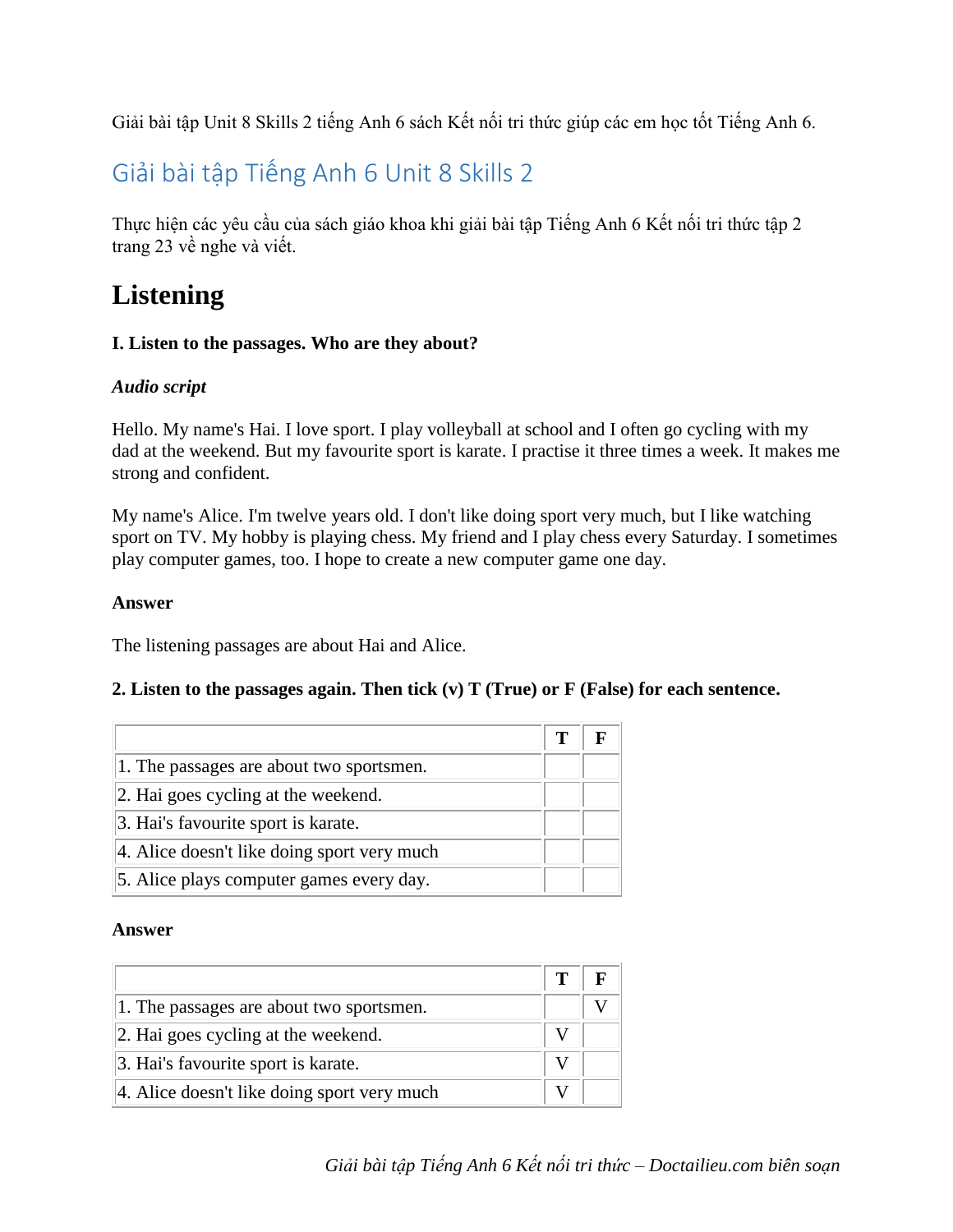| 5. Alice plays computer games every day. |  |  |  |
|------------------------------------------|--|--|--|
|------------------------------------------|--|--|--|

#### **III. Listen again and fill each blank with a word to complete each sentence.**

- 1. Hai plays ............. at school.
- 2. Hai practises karate at the club ........ times a week
- 3. ............. likes watching sport on TV.
- 4. Alice plays .............. every Saturday.

#### **Answer**

- 1. volleyball
- $\Rightarrow$  Hai plays volleyball at school.
- 2. three
- => Hai practises karate at the club three times a week.
- 3. Alice
- => Alice likes watching sport on TV.
- 4. chess
- => Alice plays chess every Saturday.

# **Writing**

## **IV. Work in pairs. Talk about the sport / game you like. Use the following questions as cues.**

- What is the name of the sport / game?
- How many players are there?
- How often do you play it?
- What equipment does it need?

# **Answer**